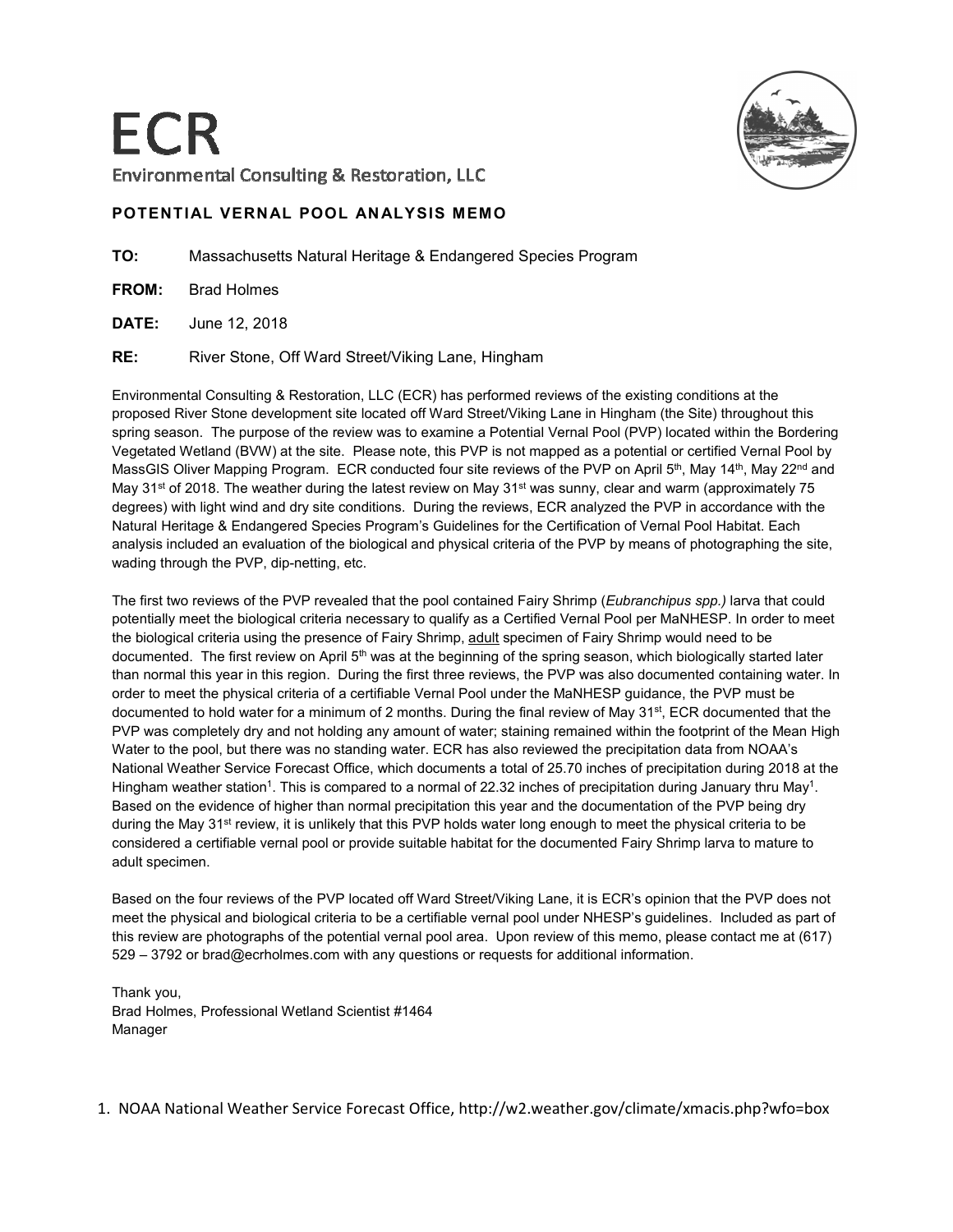

Photograph #1 – View of the Potential Vernal Pool (PVP) during the May 31<sup>st</sup> site inspection when the entire pool was dry.



Photograph #2 – View of the PVP during the May 31<sup>st</sup> site inspection when the entire pool was dry.